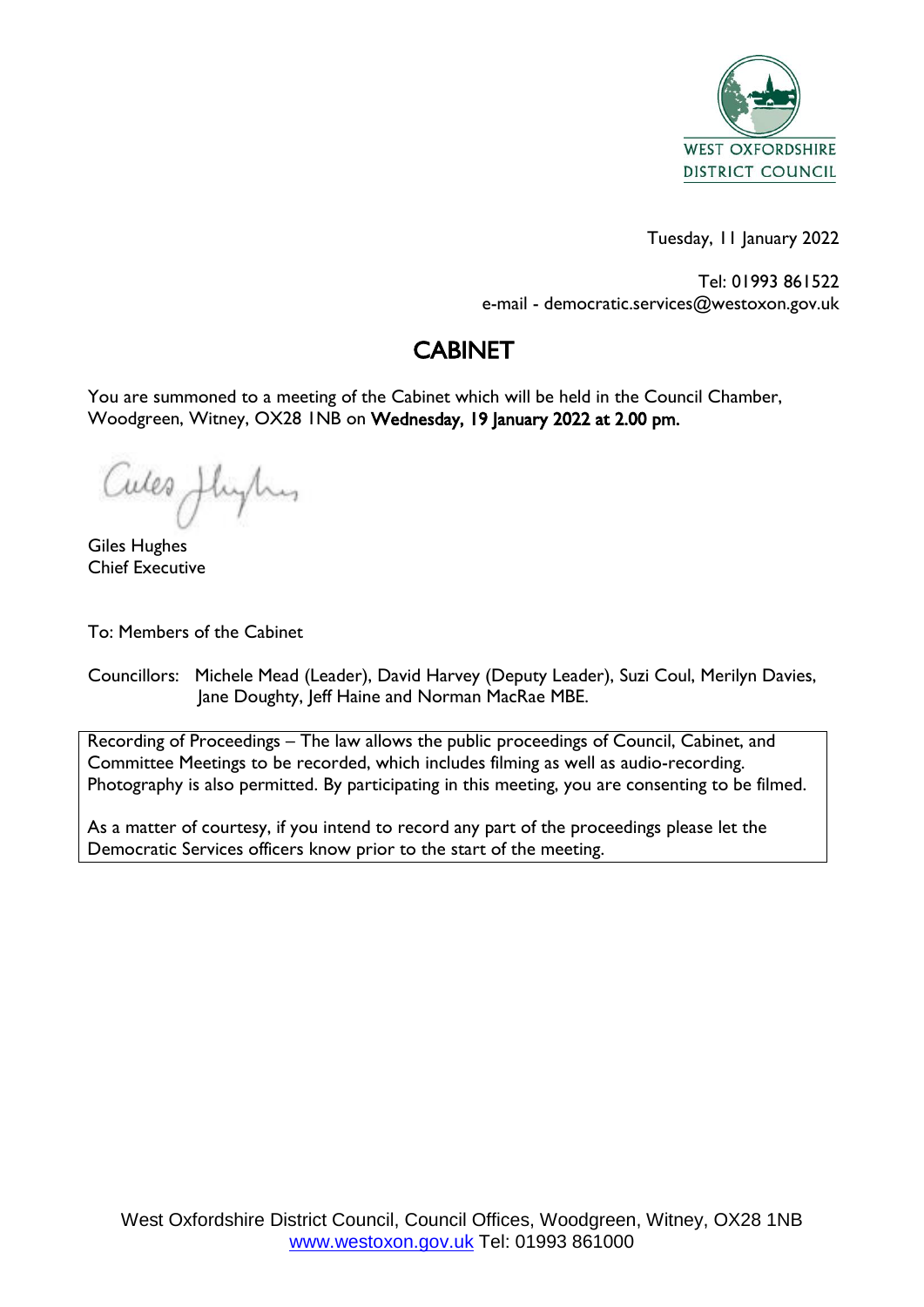# AGENDA

#### 1. Notice of Decisions (Pages 5 - 12)

To receive notice of the decisions taken at the meeting held on 15 December 2021.

### 2. Apologies for Absence

#### 3. Declarations of Interest

To receive any declarations from Members of the Committee on any items to be considered at the meeting.

#### 4. Participation of the Public

To receive any submissions from members of the public, in accordance with the Council's Rules of Procedure.

#### 5. Receipt of Announcements

Purpose:

To receive any announcements from the Leader of the Council or Members of the Cabinet.

#### 6. 2022/23 Budget (Pages 13 - 66)

**Purpose** 

To consider:

- (1) The initial draft base budgets for 2021/22;
- (2) Fees and charges for 2021/22;
- (3) Adoption of the Council Tax Base for 2021/22; and
- (4) The submission of the business rates return.

#### Recommendations

- a) That Cabinet approves:
	- (i) The draft base budgets for 2022/23 as detailed in Annex A; and
	- (ii) The proposals for budget growth included in the table below
	- (iii) Draft fees and charges for 2022/23, as detailed in Annex D, for inclusion as part of the Budget recommendations to Council on 23rd February 2022;
- b) That Council be recommended to approve:
	- (i) The Council Tax Base shown in Annex E, calculated as £46,172.42 for the year 2022/23;
	- (ii) Authorising the Chief Finance Officer to submit the National Non Domestic Rates Return 1 (NNDR1) to the Ministry of Housing, Communities and Local Government by the submission date of 31 January 2022; and
	- (iii) Authorising the Chief Finance Officer to approve the annual uprating of allowances and non-dependant deductions in the Local Council Tax Support Scheme in line with national regulations.